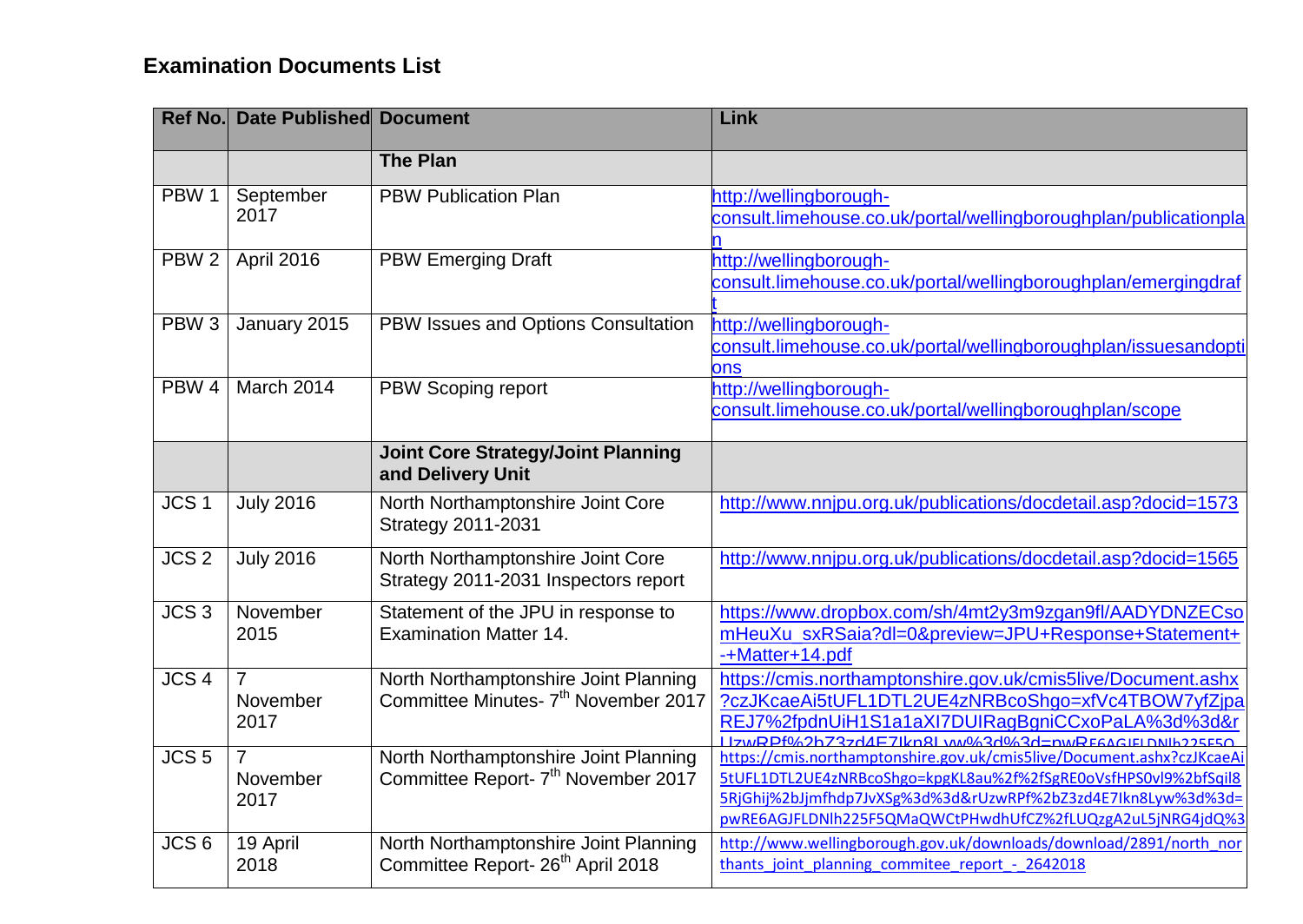|                  |                          | <b>Consultation</b>                                                      |                                                                                                                                                                                |  |
|------------------|--------------------------|--------------------------------------------------------------------------|--------------------------------------------------------------------------------------------------------------------------------------------------------------------------------|--|
| CON <sub>1</sub> | January<br>2014          | North Northamptonshire Statement of<br><b>Community Involvement</b>      | http://www.wellingborough.gov.uk/downloads/file/6101/stateme<br>nt of community involvement 2014                                                                               |  |
| CON <sub>2</sub> | September<br>2017        | Wellingborough Local Development<br>Scheme                               | http://www.wellingborough.gov.uk/downloads/file/7615/wellingb<br>orough Ids updated january 2017                                                                               |  |
| CON <sub>3</sub> | September<br>2017        | <b>PBW Statement of Consultation</b>                                     | http://www.wellingborough.gov.uk/downloads/download/2846/pb<br>w statement of consultation january 2018                                                                        |  |
| CON <sub>4</sub> | September<br>2017        | Statement of<br><b>Representations Procedure</b>                         | http://www.wellingborough.gov.uk/downloads/download/2813/pl<br>an for the borough of wellingborough publication plan state<br>ment of representations procedure september 2017 |  |
| CON 5            |                          | <b>Regulation 18 Representations Report</b>                              | http://www.wellingborough.gov.uk/downloads/file/6386/regulatio<br>n_18_representations_report                                                                                  |  |
| CON <sub>6</sub> |                          | <b>Issues and Options Responses</b>                                      | http://www.wellingborough.gov.uk/downloads/file/7030/issues_a<br>nd options responses                                                                                          |  |
| CON <sub>7</sub> |                          | <b>Responses to Emerging Plan</b><br><b>Consultation representations</b> | http://www.wellingborough.gov.uk/downloads/file/7826/respons<br>es to emerging plan consultation representations                                                               |  |
|                  | CON 8 January 2018       | Responses to Publication Plan<br><b>Consultation representations</b>     | http://www.wellingborough.gov.uk/downloads/download/2848/re<br>sponses to comments recieved on the publication plan                                                            |  |
|                  | CON 9 January 2018       | Main issues arising from the Publication<br>Plan consultation            | http://www.wellingborough.gov.uk/downloads/download/2849/co<br>nsideration of main issues raised by representations to the<br>publication plan                                 |  |
|                  | <b>Background Papers</b> |                                                                          |                                                                                                                                                                                |  |
|                  |                          | <b>Economy</b>                                                           |                                                                                                                                                                                |  |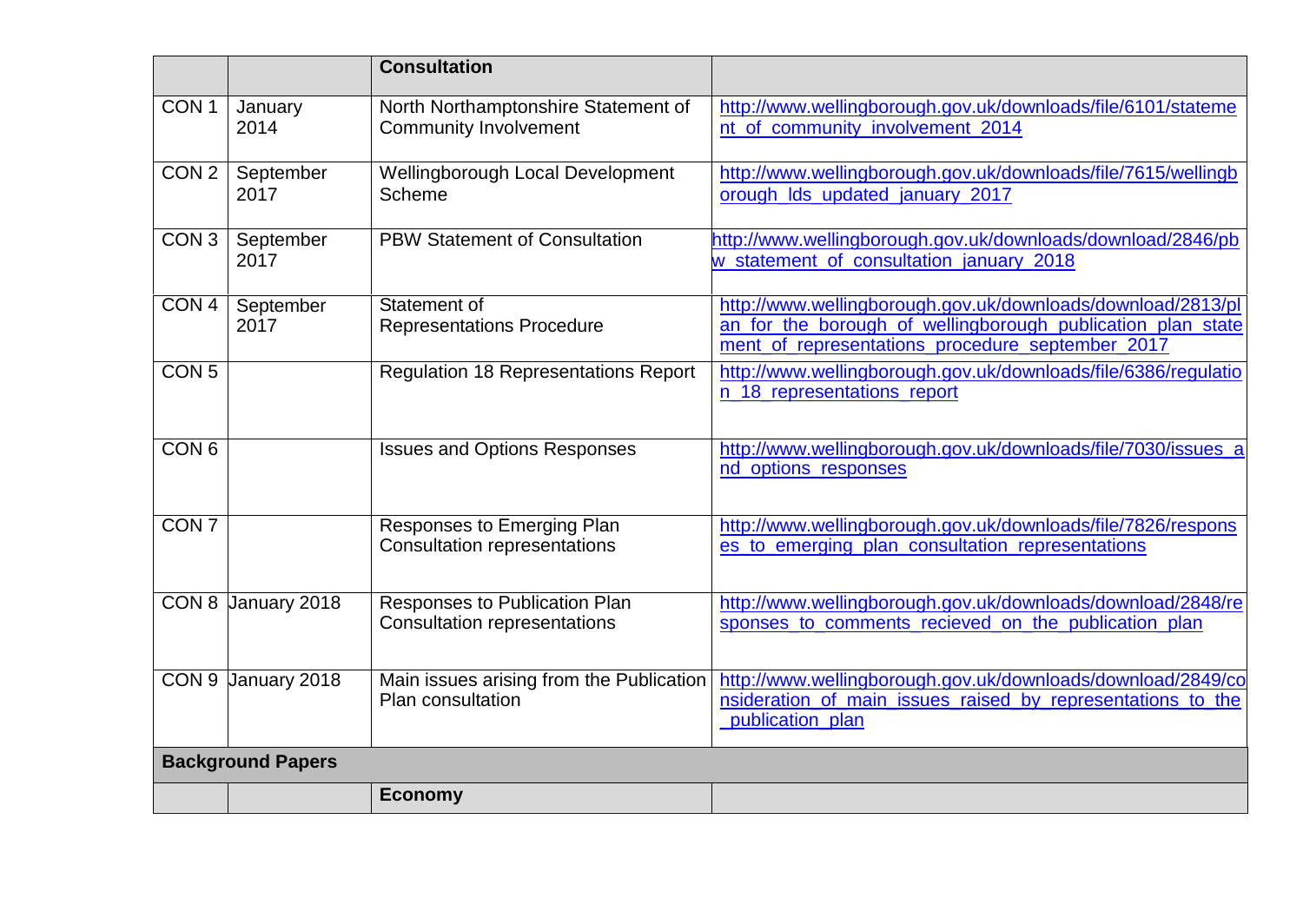| ECO <sub>1</sub> | September<br>2017 | <b>Employment Land Supply Update</b>                                                                               | http://www.wellingborough.gov.uk/downloads/download/2799/pl<br>an for the borough of wellingborough employment land sup<br>ply_update-_september_2017                                |
|------------------|-------------------|--------------------------------------------------------------------------------------------------------------------|--------------------------------------------------------------------------------------------------------------------------------------------------------------------------------------|
| ECO <sub>2</sub> | April 2016        | <b>Employment Land Review</b>                                                                                      | http://www.wellingborough.gov.uk/downloads/file/7027/employm<br>ent_land_review_background_paper_-_april_2016                                                                        |
| ECO <sub>3</sub> | <b>March 2016</b> | Borough Council of Wellingborough<br>Town centre and retail study, WYG                                             | http://www.wellingborough.gov.uk/downloads/file/6992/wellingb<br>orough_town_centre_and_retail_study_2016                                                                            |
| ECO <sub>4</sub> | October 2014      | North Northamptonshire Retail Capacity<br>Update 2014                                                              | http://www.nnjpu.org.uk/publications/docdetail.asp?docid=1448                                                                                                                        |
|                  |                   | <b>Environment</b>                                                                                                 |                                                                                                                                                                                      |
| ENV <sub>1</sub> | September<br>2017 | Village Boundary Background<br>Paper- Publication Version                                                          | http://www.wellingborough.gov.uk/downloads/download/2801/pl<br>an for the borough of wellingborough village boundaries ba<br>ckground_paper_publication_version-_september_2017      |
| ENV <sub>2</sub> | September<br>2017 | Open Space Designations Background<br>Paper- Composite Version                                                     | http://www.wellingborough.gov.uk/downloads/download/2800/pl<br>an for the borough of wellingborough open space designati<br>ons_background_paper_publication_version-_september_2017 |
| ENV <sub>3</sub> | <b>July 2017</b>  | Open Space Assessment & Strategy<br>TEP, 2017                                                                      | http://www.wellingborough.gov.uk/downloads/download/2784/bc<br>w open space assessment and strategy july 2017                                                                        |
| ENV <sub>4</sub> | November 2015     | Open Space, Sports and Recreation<br>Audit and Assessment, TEP, 2015                                               | http://www.wellingborough.gov.uk/downloads/download/2589/op<br>en_space_sports_and_recreation_report                                                                                 |
| ENV <sub>5</sub> | September 2016    | A spatial analysis of green infrastructure<br>resources in Wellingborough Town,<br>Northamptonshire County Council | http://www.wellingborough.gov.uk/downloads/download/2768/no<br>rthamptonshire county council bcw green infrastructure repo<br>rt_2017                                                |
| ENV <sub>6</sub> | March 2017        | <b>Supplementary Report Indoor Sports</b><br>Facilities 2017 - 2031 - Strategic Leisure<br>Limited                 | http://www.wellingborough.gov.uk/downloads/file/7754/bcw-<br>indoor sports facilities 2017-2031                                                                                      |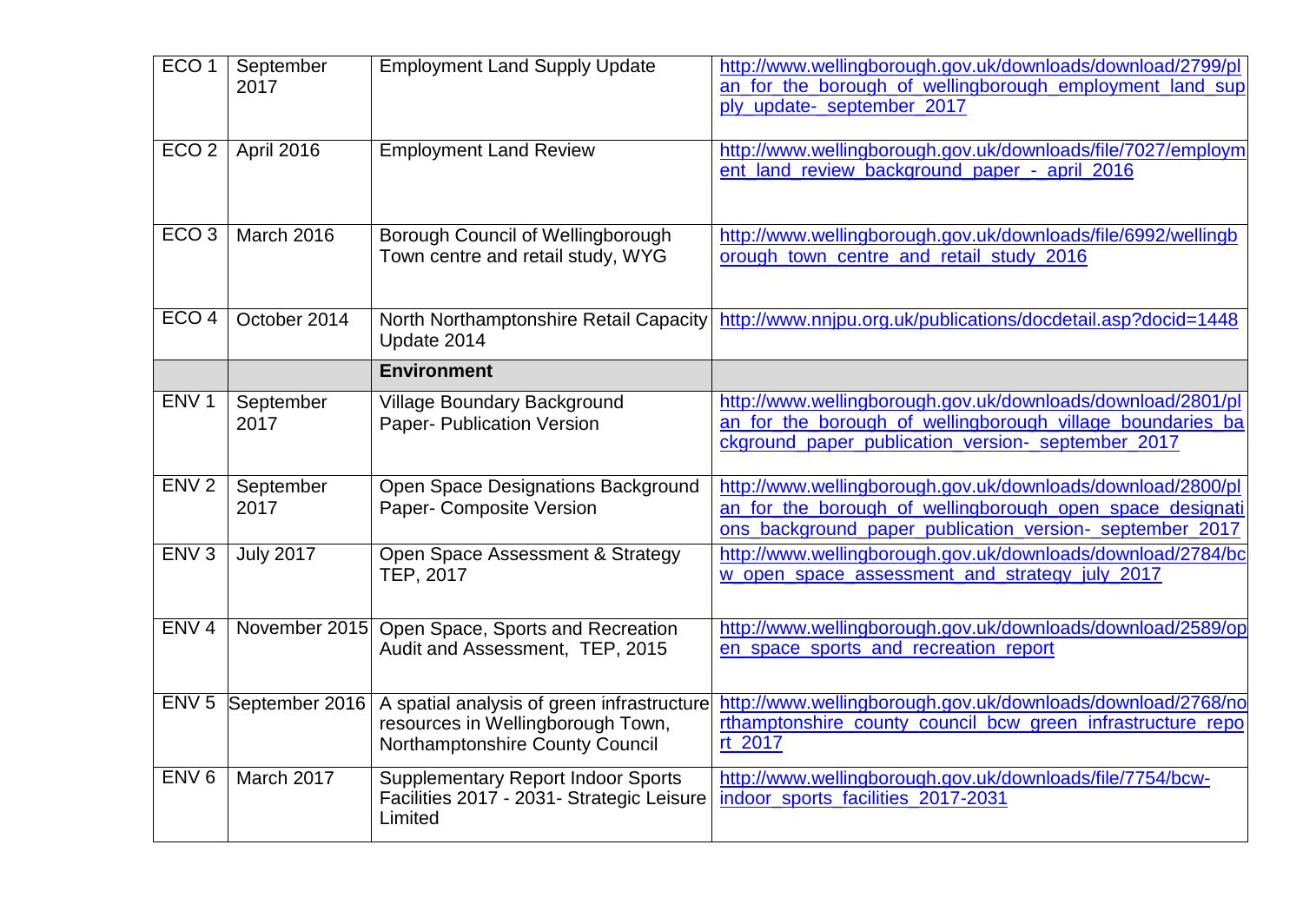| ENV <sub>7</sub> | February 2017       | Level 1 Strategic Flood Risk<br>Assessment Update, Northamptonshire<br><b>County Council</b>                                                                                    | http://www.wellingborough.gov.uk/downloads/file/7701/bcw_stra<br>tegic_flood_risk_assessment_2017                                                                                                     |
|------------------|---------------------|---------------------------------------------------------------------------------------------------------------------------------------------------------------------------------|-------------------------------------------------------------------------------------------------------------------------------------------------------------------------------------------------------|
|                  | ENV 7a January 2017 | Level 1 SFRA Strategic Flood Risk<br>AssessmentUpdate Maps,<br>Northamptonshire County Council                                                                                  | http://www.wellingborough.gov.uk/downloads/file/7702/bcw_stra<br>tegic_flood_risk_assessment_2017_maps                                                                                                |
| ENV <sub>8</sub> | April 2016          | Settlement Hierarchy Background<br>Paper                                                                                                                                        | http://www.wellingborough.gov.uk/downloads/file/7028/settleme<br>nt hierarchy background paper - april 2016                                                                                           |
| ENV <sub>9</sub> | September<br>2015   | <b>Upper Nene Valley Gravel Pits Special</b><br><b>Protection Area SPD</b>                                                                                                      | http://www.wellingborough.gov.uk/downloads/file/6863/upper_n<br>ene_valley_gravel_pits_special_protection_area_spd                                                                                    |
|                  |                     | ENV 10 December 2016 Upper Nene Valley Gravel Pits Special<br><b>Protection Area Supplementary</b><br>Planning Document: Addendum to the<br><b>SPA SPD: Mitigation Strategy</b> | http://www.wellingborough.gov.uk/downloads/file/7562/mitigatio<br>n_strategy                                                                                                                          |
| ENV 11 2016      |                     | Borough Council of Wellingborough<br>2016 Air Quality Annual Status Report                                                                                                      | http://www.wellingborough.gov.uk/downloads/file/5707/updating and<br>screening_assessment_2015                                                                                                        |
|                  |                     | <b>Housing</b>                                                                                                                                                                  |                                                                                                                                                                                                       |
| HOU <sub>1</sub> | September<br>2017   | <b>Housing Land Supply Report</b>                                                                                                                                               | http://www.wellingborough.gov.uk/downloads/download/2798/pl<br>an for the borough of wellingborough housing land supply<br>report_background_paper_publication_version-<br>september 2017             |
| HOU <sub>2</sub> | September<br>2017   | Wellingborough Town Housing<br>Allocation Methodology and Site<br><b>Selection Background Paper</b>                                                                             | http://www.wellingborough.gov.uk/downloads/download/2796/pl<br>an for the borough of wellingborough town housing allocati<br>on methodology background paper publication version-<br>september_2017   |
| HOU <sub>3</sub> | September<br>2017   | <b>Wellingborough Rural Housing</b><br>Allocation Methodology and Site<br><b>Selection Background Paper</b>                                                                     | http://www.wellingborough.gov.uk/downloads/download/2797/pl<br>an for the borough of wellingborough rural housing allocati<br>on methodology background paper publication version-<br>_september_2017 |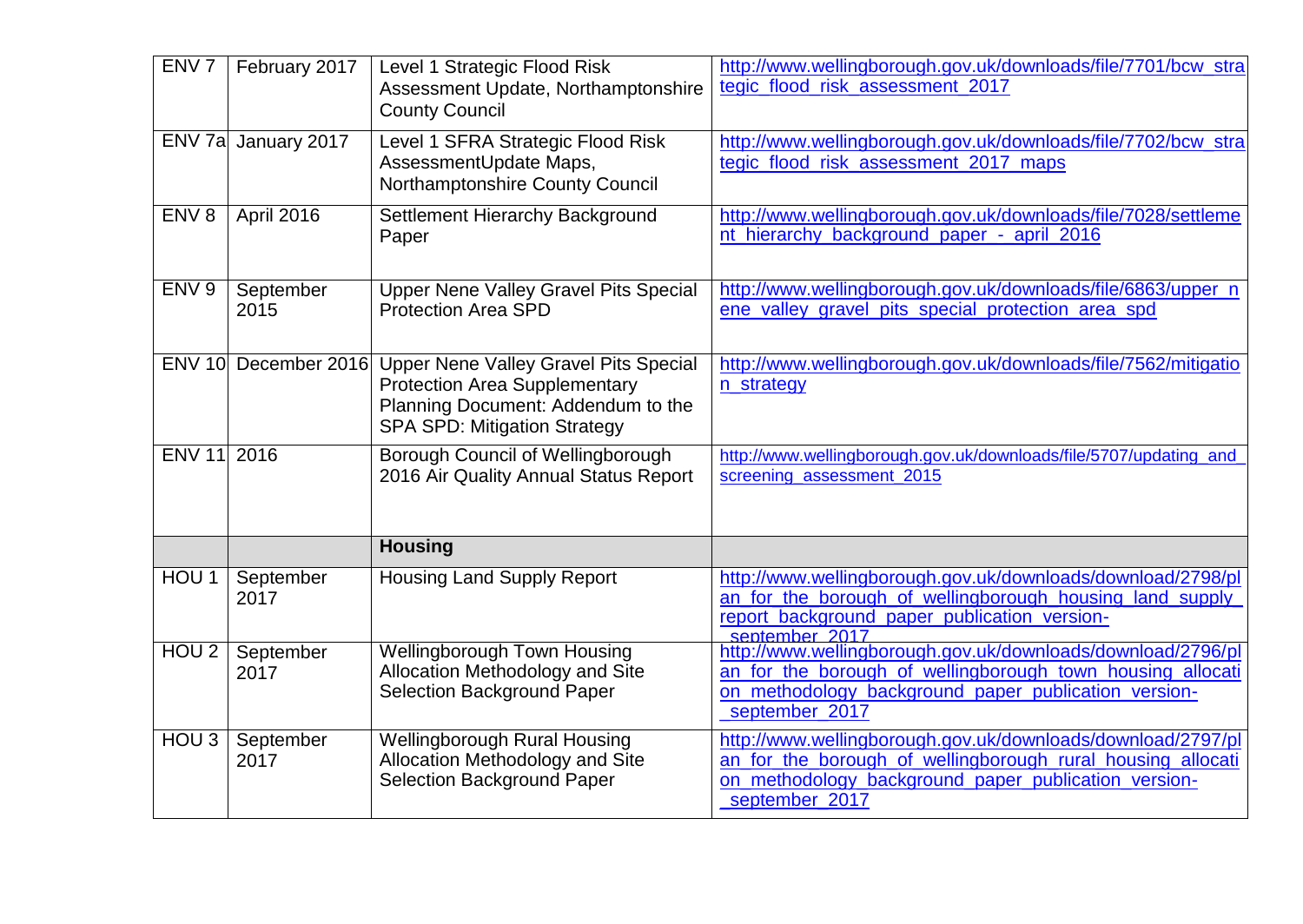| HOU <sub>4</sub> | April 2017        | Study of Housing and Support Needs of<br><b>Older People Across</b><br>Northamptonshire, Three Dragons                              | http://www.wellingborough.gov.uk/downloads/download/2773/st<br>udy of housing and support needs of older people across<br>northamptonshire_april_2017                     |
|------------------|-------------------|-------------------------------------------------------------------------------------------------------------------------------------|---------------------------------------------------------------------------------------------------------------------------------------------------------------------------|
| HOU <sub>5</sub> | January 2015      | North Northamptonshire Joint Planning<br>Unit:<br><b>Strategic Housing Market Assessment</b><br><b>Update, Interactive Toolkits</b> | http://www.nnjpu.org.uk/docs/20141023-NNJPU-<br>SHMA%20Update-Housing%20Reqs%20Tech%20Report%20-<br>%20FINAL.pdf                                                          |
| HOU <sub>6</sub> | April 2018        | Plan for the Borough of Wellingborough<br><b>Revised Housing Trajectory</b>                                                         | http://www.wellingborough.gov.uk/downloads/download/2881/plan for<br>the borough of wellingborough examination revised housing traj<br>ectory_based_on_hearing_statements |
|                  |                   | <b>Habitats Regulations Assessment</b>                                                                                              |                                                                                                                                                                           |
| HRA1             | <b>June 2017</b>  | Habitats Regulations Assessment for<br>the Borough Council of Wellingborough<br>Part 2 of the Local Plan, Aecom                     | http://www.wellingborough.gov.uk/downloads/download/2790/pl<br>an for the borough of wellingborough publication plan -<br>habitats regulations assessment june 2017       |
| HRA <sub>2</sub> | <b>June 2016</b>  | <b>Habitat Regulations Assessments for</b><br>the Plan for the Borough of<br>Wellingborough Emerging Plan, Aecom.                   | http://www.wellingborough.gov.uk/downloads/download/2788/pl<br>an for the borough of wellingborough emerging plan -<br>habitats regulations assessment june 2016          |
|                  |                   | <b>Infrastructure</b>                                                                                                               |                                                                                                                                                                           |
| INF <sub>1</sub> | September<br>2017 | Plan for the Borough of Wellingborough<br>Infrastructure Delivery Plan                                                              | http://www.wellingborough.gov.uk/downloads/download/2795/pl<br>an for the borough of wellingborough infrastructure delivery<br>plan publication version- september 2017   |
| INF 2            | September<br>2017 | Wellingborough Town Centre Car<br>Parking: Current and Future Demand,<br><b>Northamptonshire County Council</b>                     | http://www.wellingborough.gov.uk/downloads/download/2812/bo<br>rough council of wellingborough car parking report septemb<br>$er_2$ 017                                   |
| INF <sub>3</sub> | August 2017       | Wellingborough Part 2 Local Plan<br><b>Transport Modelling Technical Note,</b><br>Northamptonshire County Council                   | http://www.wellingborough.gov.uk/downloads/download/2807/nc<br>c_plan_for_the_borough_of_wellingborough_transport_modellin<br>g technical_note_august_2017                |
| INF <sub>4</sub> | September 2017    | North Northamptonshire Infrastructure<br><b>Delivery Plan</b>                                                                       | http://www.nnjpu.org.uk/publications/docdetail.asp?docid=1591                                                                                                             |
| INF 5            | November 2017     | Partnering for Prosperity: a new deal for<br>the Cambridge-Milton Keynes-Oxford<br>Arc                                              | https://www.nic.org.uk/wp-content/uploads/Partnering-for-<br><b>Prosperty.pdf</b>                                                                                         |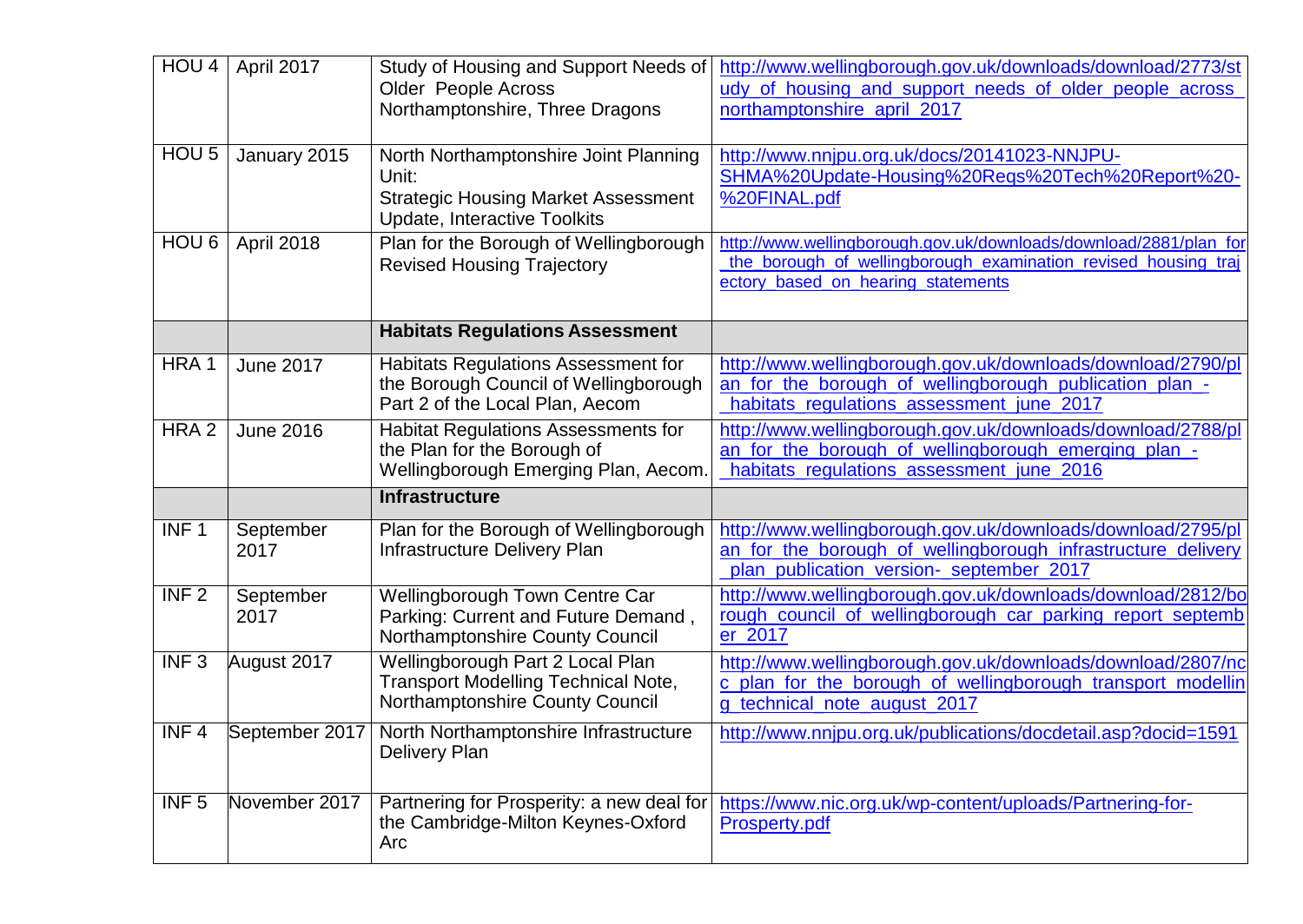|                  |                   | <b>Sustainability Appraisal</b>                                                                           |                                                                                                                                                                              |
|------------------|-------------------|-----------------------------------------------------------------------------------------------------------|------------------------------------------------------------------------------------------------------------------------------------------------------------------------------|
| SA <sub>1</sub>  | <b>July 2017</b>  | Sustainability Appraisal of the<br>Wellingborough Local Plan (Part 2),<br>Aecom                           | http://www.wellingborough.gov.uk/downloads/download/2789/pl<br>an for the borough of wellingborough publication plan -<br>sustainability_appraisal_july_2017                 |
| SA <sub>2</sub>  | <b>July 2017</b>  | <b>Sustainability Appraisal: Non-Technical</b><br>Summary, Aecom                                          | http://www.wellingborough.gov.uk/downloads/file/7858/plan_for<br>the borough of wellingborough publication plan-<br>sustainability appraisal non-technical summary july 2017 |
| SA3              | <b>July 2014</b>  | Sustainability Appraisal Scoping Report<br>For the Plan for the Borough of<br>Wellingborough              | http://www.wellingborough.gov.uk/downloads/download/2406/pl<br>an_for_the_borough_of_wellingborough-sustainability_appraisa                                                  |
| SA4              | December<br>2016  | Sustainability Appraisal of the Plan for<br>the Borough of Wellingborough-<br>Emerging Plan. Aecom.       | http://www.wellingborough.gov.uk/downloads/download/2787/pl<br>an for the borough of wellingborough emerging plan -<br>sustainability_appraisal_dec_2016                     |
|                  |                   | <b>Viability</b>                                                                                          |                                                                                                                                                                              |
| $VIA$ 1          | September<br>2016 | Plan for the Borough of Wellingborough<br>Viability Study, BNP Paribas Real<br>Estate                     | http://www.wellingborough.gov.uk/downloads/download/2786/pl<br>an for the borough of wellingborough viability report                                                         |
| VIA2             | January 2015      | North Northamptonshire Sustainable<br><b>Urban Extensions (SUEs) Viability</b><br>Report                  | http://www.nnjpu.org.uk/publications/docdetail.asp?docid=1478                                                                                                                |
| $VIA$ 3          | January 2015      | North Northamptonshire Joint Core<br><b>Strategy Pre Submission Plan Viability</b><br><b>Study Update</b> | http://www.nnjpu.org.uk/publications/docdetail.asp?docid=1480                                                                                                                |
| $VIA$ 4          | October 2015      | <b>NNJPU Update Report on SUE Viability</b>                                                               | http://www.nnjpu.org.uk/publications/docdetail.asp?docid=1525                                                                                                                |
|                  |                   | <b>Appeal Decisions</b>                                                                                   |                                                                                                                                                                              |
| APP <sub>1</sub> | April 2016        | Oxted Residential Limited v Tandridge<br>District Council, 2016, EWCA CIV 414<br>Case no: C1/2015/0852    | http://www.bailii.org/ew/cases/EWCA/Civ/2016/414.html                                                                                                                        |
| APP <sub>2</sub> | September<br>2016 | Land adjacent to 199 Northampton<br>Road, Wellingborough-<br>APP/H2835/W/16/3144277                       | https://www.kingschambers.com/assets/articles/Appeal%20Deci<br>sion%203144277.pdf                                                                                            |